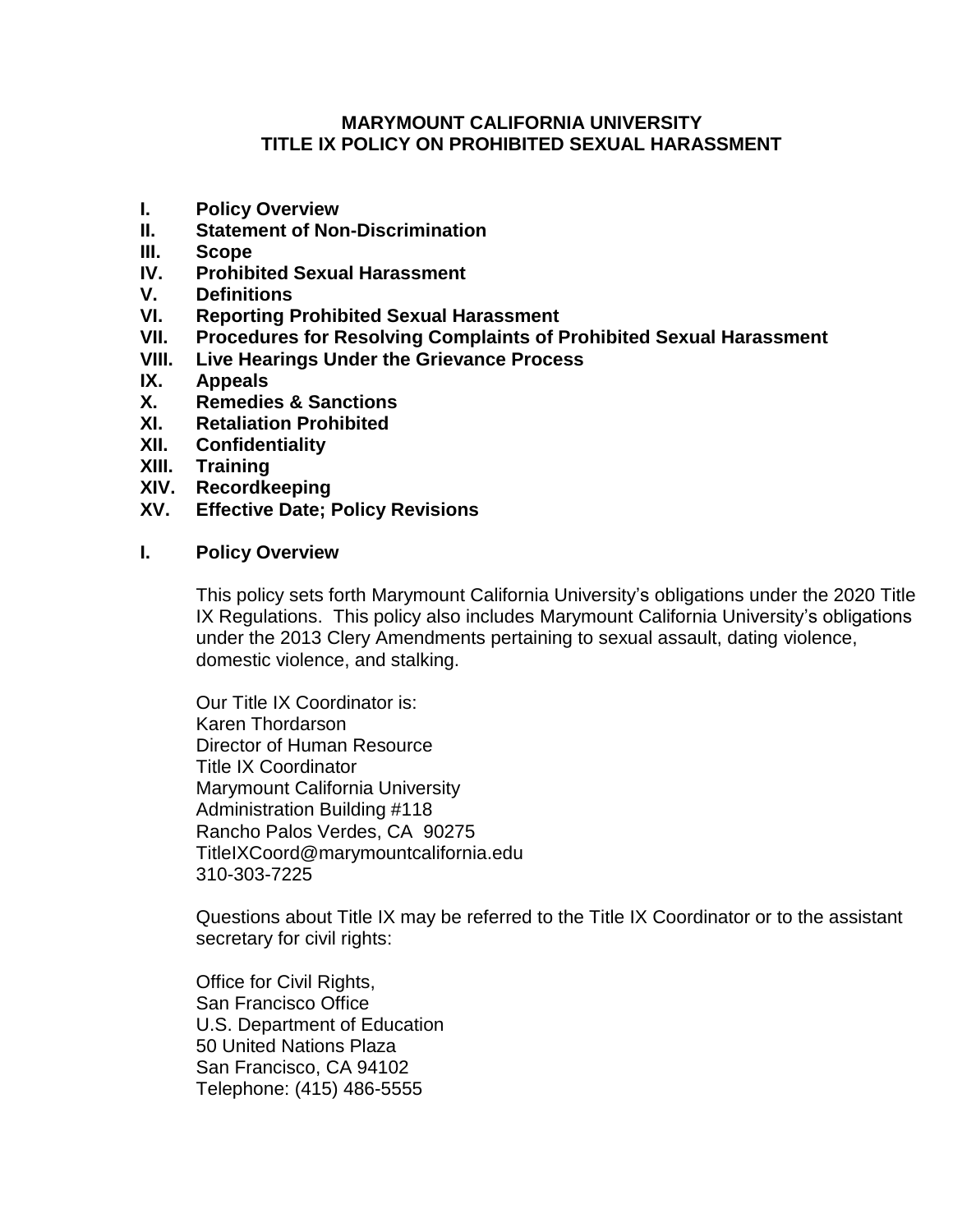#### Facsimile: (415) 486-5570 [Email: OCR.SanFrancisco@ed.gov](mailto:ocr.sanfrancisco@ed.gov)

Any person may report conduct prohibited by this policy to the Title IX Coordinator or to the President of Marymount California University, the Vice President for Student Affairs, or the Asst. Dean of Student Affairs/Dean of Residential Campus. A complaint about the Title IX Coordinator may be made to the President of Marymount California University.

## **II. Statement of Non-Discrimination**

Marymount California University does not discriminate on the basis of sex in its educational programs and activities, including employment and admission. Employee complaints of discrimination based on sex will be handled under the Marymount California University Policy Against Discrimination, Harassment and Retaliation for Employees. Student complaints of discrimination based on sex will be handled under the Marymount California University Student code of Conduct.

#### **III. Scope**

This policy applies to all persons who experience prohibited sexual harassment in Marymount California University's education programs or activities subject to the jurisdictional requirements of this policy described below. This includes locations, events, or circumstances over which Marymount California University exercised substantial control over both the Respondent and the context in which the sexual harassment occurs, and also includes any building owned or controlled by a student organization that is officially recognized by Marymount California University. Marymount California University has other policies and procedures that may be applicable if the conduct does not meet the definition of prohibited sexual harassment under this policy or otherwise fall within the scope of this policy. Employees may consult the Marymount California University Policy Against Discrimination, Harassment and Retaliation for Employees. Students may consult the Student Code of Conduct or the Marymount California University Non-Title IX Policy on Prohibited Sexual Harassment Against Students.

Sexual harassment is defined differently under federal and state law. The applicable definitions and procedures under these laws also depend on your status in the Marymount California University community as a student, faculty, staff, volunteer, or third party. Please do not let the legal complexities deter you from bringing a concern to the attention of Marymount's Title IX Coordinator. If you are the subject of a complaint of discrimination, harassment, or retaliation, please do not let the legal complexities deter you from asking questions about the applicable definitions and procedures that will apply to you.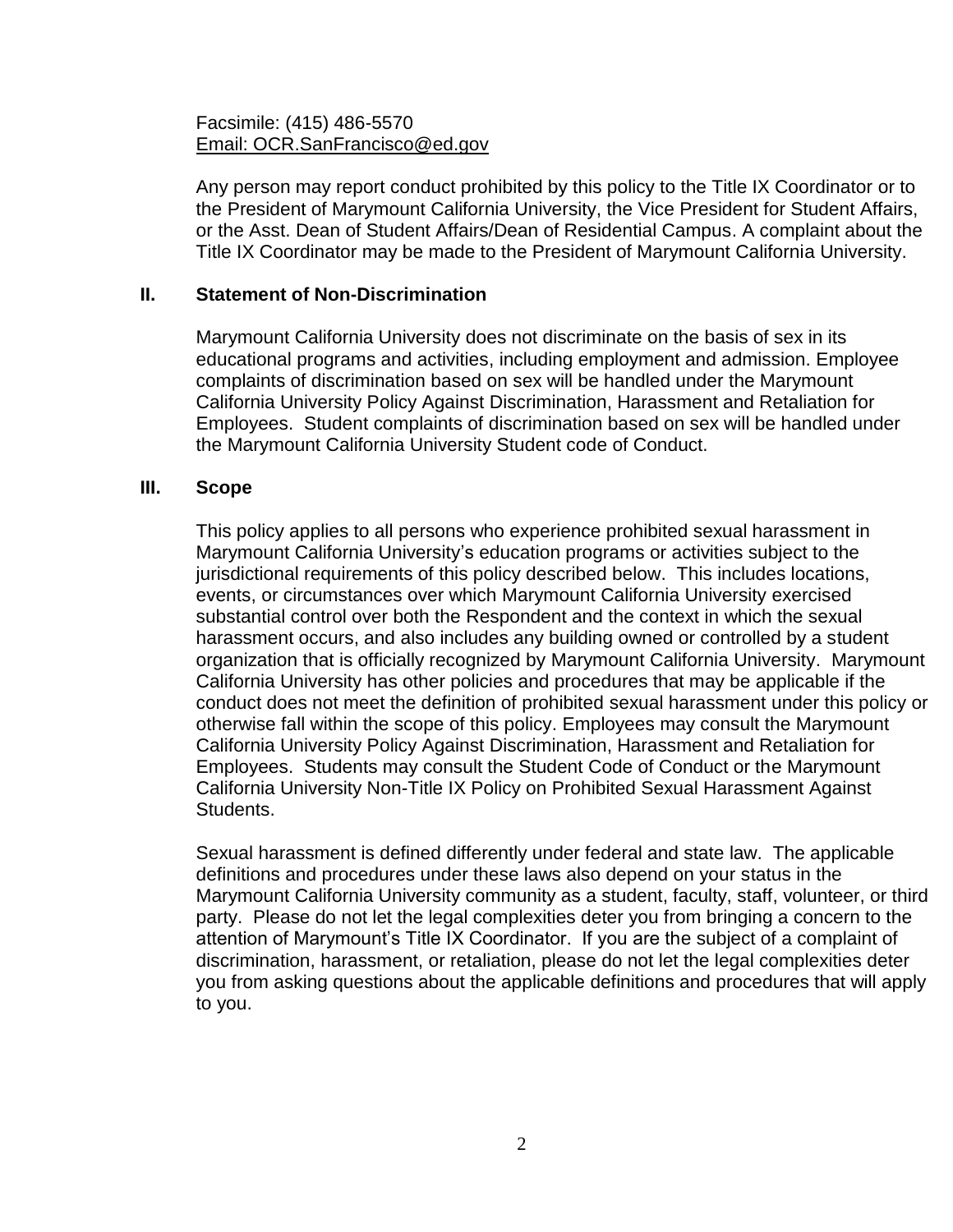# **IV. Prohibited Sexual Harassment**

In accordance with its obligations under the Title IX Regulations of 2020, Marymount California University prohibits sexual harassment, which is conduct based on sex, including gender identity, gender expression, or sexual orientation, that satisfies one or more of the following definitions:

**1. Quid Pro Quo Conduct.** An employee conditions the provision of an aid, benefit, or service of Marymount California University on an individual's participation in unwelcome sexual conduct;

**2. Unwelcome Conduct.** Unwelcome conduct that is determined by a reasonable person to be so severe, pervasive, and objectively offensive that it effectively denies a person equal access to Marymount California University's education program or activity; or

- **3. Sexual assault.** This category of prohibited conduct includes the following:
	- **i. Sex Offenses**—Any sexual act directed against another person, without the affirmative consent of the victim including instances where the victim is incapable of giving affirmative consent. Sexual Act is defined as conduct between persons consisting of:
		- a. Contact between the penis and the vulva.
		- b. Contact between the penis and the anus.
		- c. Contact between the mouth and the penis.
		- d. Contact between the mouth and the vulva.
	- **ii. Non-Consensual Penetration** Actual or attempted penetration, no matter how slight, of the vagina or anus with any body part or object, or oral penetration by a sex organ of another person, without the affirmative consent of the victim. This includes penetration forcibly and/or against that person's will or not forcibly or against the person's will in instances where the victim is incapable of giving affirmative consent because of their temporary or permanent mental or physical incapacity.
	- **iii. Fondling**—The non-consensual touching of the private body parts of another person for the purpose of sexual gratification, without affirmative consent, whether forcibly and/or against that person's will or not forcibly or against the person's will in instances where the victim is incapable of giving affirmative consent because of their youth or because of their temporary or permanent mental or physical incapacity.

# **iv. Other Lawfully Prohibited Sexual Intercourse**

This category includes conduct constituting sexual assault that does not meet the definition of Non-Consensual Penetration or Fondling: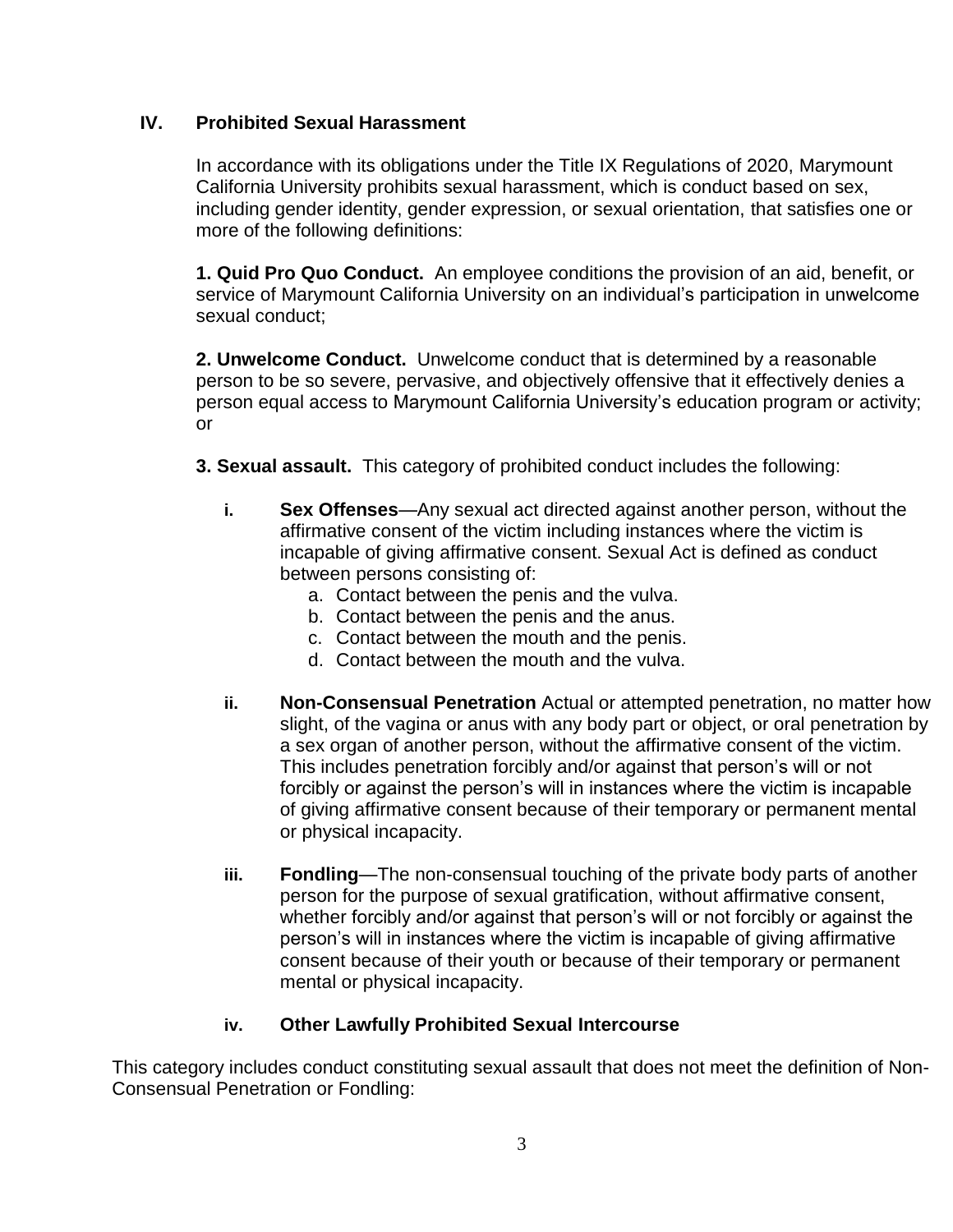- i. Nonforcible sexual intercourse between persons who are related to each other within the degrees wherein marriage is prohibited by law, regardless of affirmative consent.
- ii.

Nonforcible sexual intercourse with a person who is under the statutory age of consent, regardless of affirmative consent.

**4. Dating violence.** Violence committed by a person— (A) who is or has been in a social relationship of a romantic or intimate nature with the victim; and (B) where the existence of such a relationship shall be determined based on a consideration of the following factors: (i) The length of the relationship. (ii) The type of relationship. (iii) The frequency of interaction between the persons involved in the relationship.

**5. Domestic violence.** A felony or misdemeanor crimes of violence committed by a current or former spouse or intimate partner of the victim, by a person with whom the victim shares a child in common, by a person who is cohabitating with or has cohabitated with the victim as a spouse or intimate partner, by a person similarly situated to a spouse of the victim under the domestic or family violence laws of the state of California or by any other person against an adult or youth victim who is protected from that person's acts under the domestic or family violence laws of the state of California.

**6. Stalking**. Engaging in a course of conduct directed at a specific person that would cause a reasonable person to  $-$  (A) fear for their safety or the safety of others; or (B) suffer substantial emotional distress.

# **V. Definitions**

- **1. Affirmative consent (California definition)** means affirmative, conscious, and voluntary agreement to engage in sexual activity. It is the responsibility of each person involved in the sexual activity to ensure that they have the affirmative consent of the other or others to engage in the sexual activity. Affirmative consent must be ongoing throughout a sexual activity and can be revoked at any time.
	- Lack of protest or resistance does not mean consent.
	- Silence does not mean consent.
	- The existence of a dating relationship between the persons involved, or the fact of past sexual relations between them, should never by itself be assumed to be an indicator of consent.

It shall not be a valid excuse that the Respondent believed that the Complainant affirmatively consented to the sexual activity if the Respondent knew or reasonably should have known that the Complainant was unable to consent to the sexual activity under any of the following circumstances:

• The Complainant was asleep or unconscious.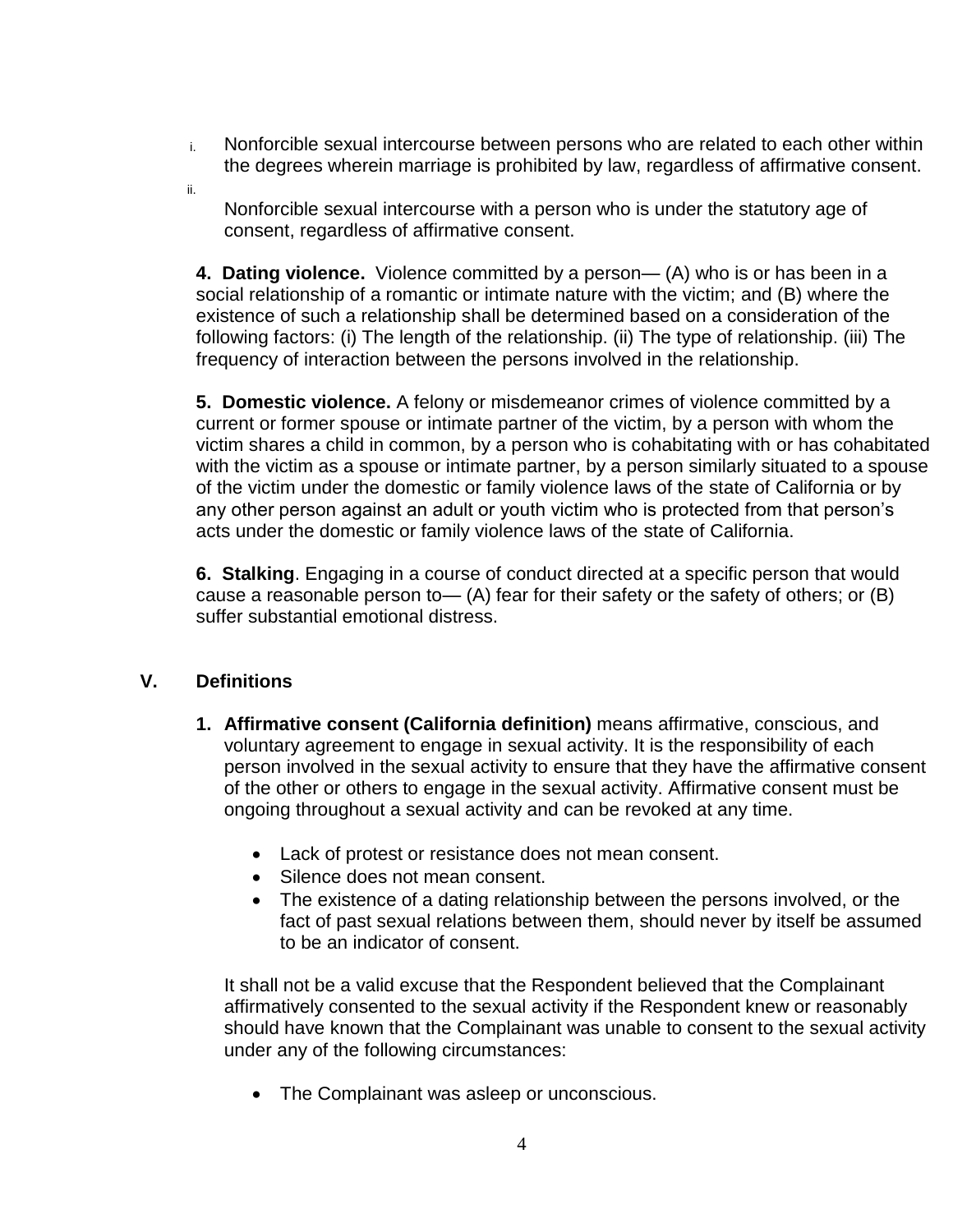- The Complainant was incapacitated due to the influence of drugs, alcohol, or medication, so that the Complainant could not understand the fact, nature, or extent of the sexual activity.
- The Complainant was unable to communicate due to a mental or physical condition.

In addition, it shall not be a valid excuse to alleged lack of affirmative consent that the Respondent believed that the Complainant consented to the sexual activity under either of the following circumstances:

- The Respondent's belief in affirmative consent arose from the intoxication or recklessness of the Respondent.
- The Respondent did not take reasonable steps, in the circumstances known to the Respondent at the time, to ascertain whether the Complainant affirmatively consented.
- **2. Complainant** means an individual who is alleged to be the victim of conduct that could constitute sexual harassment under this policy.
- **3. Formal Complaint** means a document filed by a Complainant or signed by the Title IX Coordinator alleging sexual harassment against a Respondent and requesting that Marymount California University investigate the allegation of sexual harassment. At the time of filing a Formal Complaint, a Complainant must be participating in or attempting to participate in the education program or activity of Marymount California University with which the Formal Complaint is filed.
- **4. Grievance Process** means the fact-finding process from the time of the filing of the Formal Complaint through the final determination of an appeal (if any).
- **5. Respondent** means an individual who has been reported to be the perpetrator of conduct that could constitute sexual harassment under this policy.
- **6. Supportive Measures** means non-disciplinary, non-punitive individualized services offered as appropriate, as reasonably available, and without fee or charge to the Complainant or the Respondent before or after the filing of a Formal Complaint or where no Formal Complaint has been filed. Such measures are designed to restore or preserve equal access to Marymount California University's education program or activity without unreasonably burdening the other party, including measures designed to protect the safety of all parties or Marymount California University's educational environment, or deter sexual harassment. Supportive measures may include counseling, extensions of deadlines or other course-related adjustments, modifications of work or class schedules, campus escort services, mutual restrictions on contact between the parties, changes in work or housing locations, leaves of absence, increased security and monitoring of certain areas of the campus, and other similar measures. Supportive measures may also include written notification about available services both within the institution and the community and options for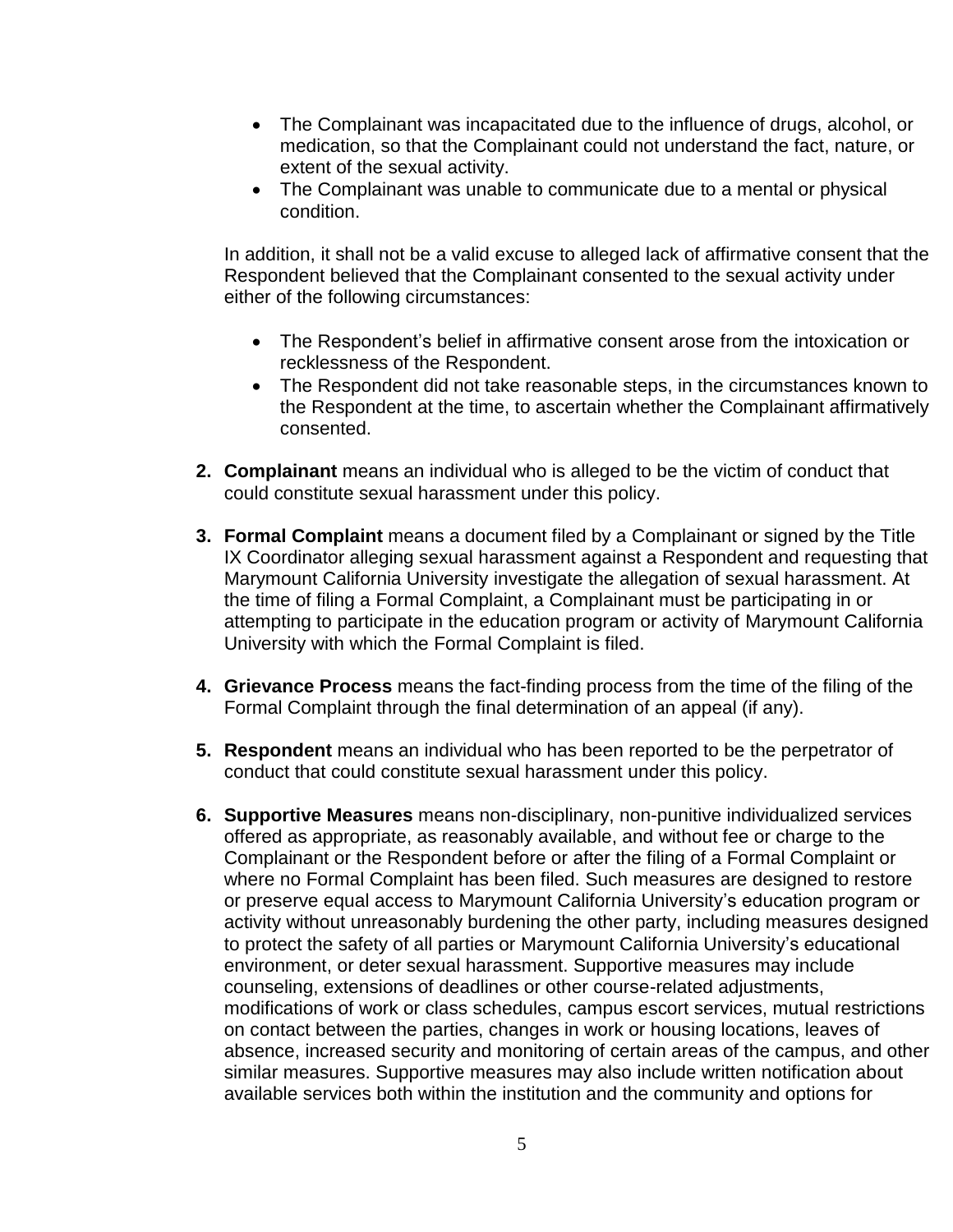available assistance as required by the Clery Act. Supportive measures are not disciplinary measures.

# **VI. Reporting Prohibited Sexual Harassment**

- **1. Notice of Allegations.** Marymount California University has notice of sexual harassment or allegations of sexual harassment under this policy when such conduct is reported to the Title IX Coordinator or any official of Marymount California University who has authority to institute corrective measures on behalf of Marymount California University (the President, the Vice President of Student Affairs and the Asst. Dean of Student Affairs/Dean of the Residential Campus). However, all employees (except confidential resources) are required to report sexual harassment, as defined and prohibited by this policy, to the Title IX Coordinator, consistent with the requests of the Complainant.
- **2. Response to a Report.** With or without a Formal Complaint, upon a report of sexual harassment, the Title IX Coordinator will promptly contact the Complainant to discuss the availability of Supportive Measures, consider the Complainant's wishes with respect to Supportive Measures, inform the Complainant of the availability of Supportive Measures with or without the filing of a Formal Complaint, and explain to the Complainant the process for filing a Formal Complaint.
- **3. Information Packet.** Upon a receipt of a report of sexual assault, dating violence, domestic violence or stalking, Marymount California University shall provide an information packet that contains procedures to follow if a sex offense, domestic violence, dating violence, sexual assault, or stalking has occurred, including information in writing about
	- **i.** The importance of preserving evidence as may be necessary to the proof of criminal domestic violence, dating violence, sexual assault, or stalking, or in obtaining a protection order and the identification and location of witnesses;
	- **ii.** How and to whom the alleged offense should be reported;
	- **iii.** Options regarding law enforcement and campus authorities, including notification of the option to:
		- **a.** notify proper law enforcement authorities, including on-campus and local police;
		- **b.** be assisted by campus authorities in voluntarily notifying law enforcement authorities; and
		- **c.** decline to notify such authorities;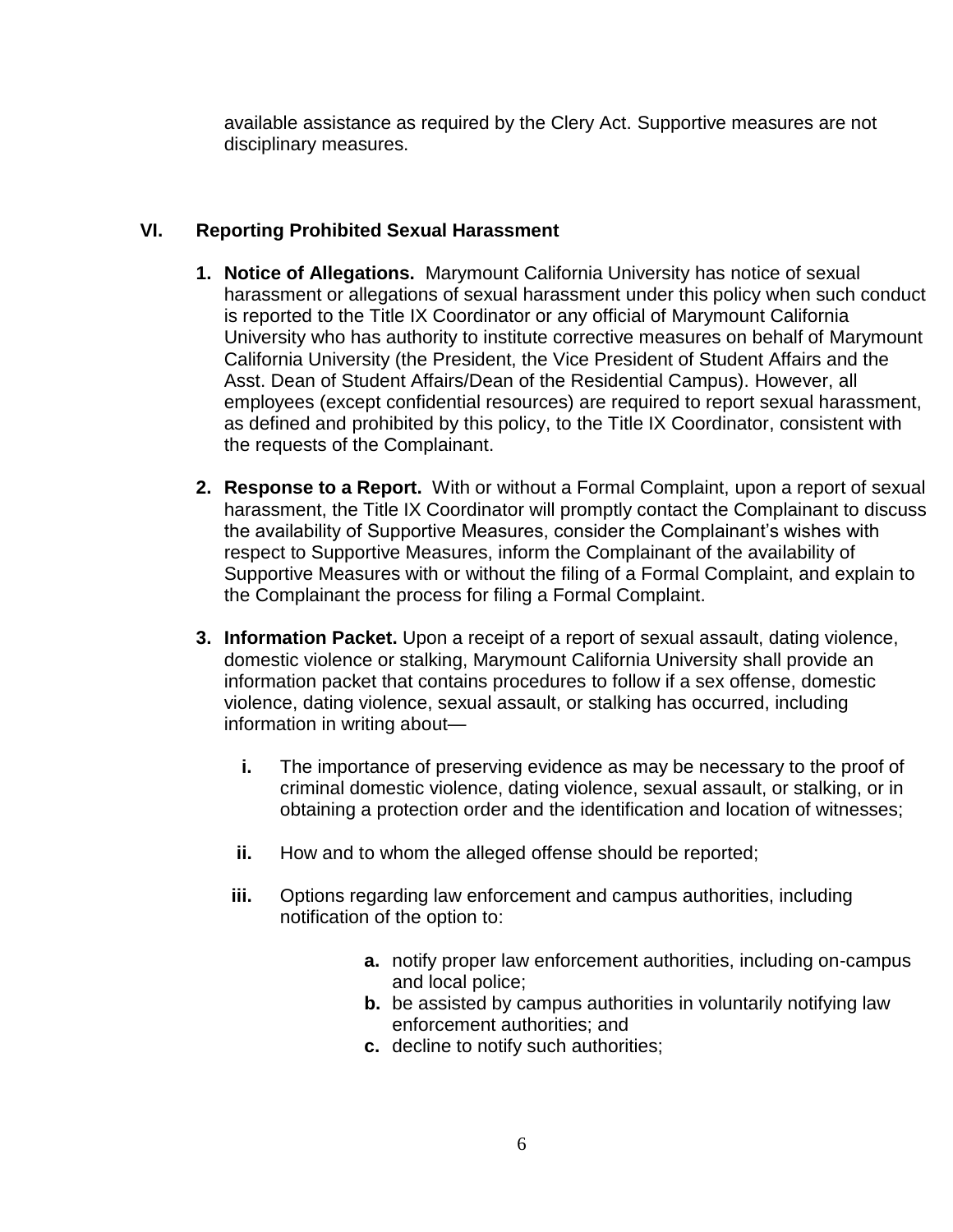- **iv.** Where applicable, their rights and the institution's responsibilities regarding orders of protection, no contact orders, restraining orders, or similar lawful orders issued by a criminal, civil, or tribal court;
- **v.** Information about appropriate and available services both at the institution and in the community including information about the availability of, and contact information for, on- and off-campus resources and services, and coordination with law enforcement, as appropriate; and
- **vi.** Options for, available reasonably available assistance and accommodations and how to request them; and
- **vii.** Information about the participation of victim advocates and other supporting people.

Marymount California University's information packet for victims of sexual assault, dating violence, domestic violence and stalking is available from the Title IX Coordinator.

- **4. Implementation of Supportive Measures.** Marymount California University shall treat parties equitably by offering Supportive Measures to the Complainant and Respondent, and by following a grievance process that complies with this policy before the imposition of any disciplinary sanctions or other actions that are not Supportive Measures as against the Respondent. Marymount California University will maintain as confidential any Supportive Measures provided to the Complainant or Respondent, to the extent that maintaining such confidentiality would not impair the ability of Marymount California University to provide the Supportive Measures. The Title IX Coordinator is responsible for coordinating the effective implementation of Supportive Measures. The Title IX Coordinator should record and retain records regarding requests and provision of Supportive Measure in accordance with the requirements set out at XIV. Record Keeping, below.
- **5. Emergency removal.** Nothing in this part precludes Marymount California University from removing a Respondent from Marymount California University's education program or activity on an emergency basis, provided that Marymount California University undertakes an individualized safety and risk analysis, determines that an immediate threat to the physical health or safety of any student or other individual arising from the allegations of sexual harassment justifies removal, and provides the Respondent with notice and an opportunity to challenge the decision immediately following the removal.
- **6. Administrative Leave.** Marymount California University reserves the right to place a non-student employee Respondent on administrative leave during the pendency of a grievance process.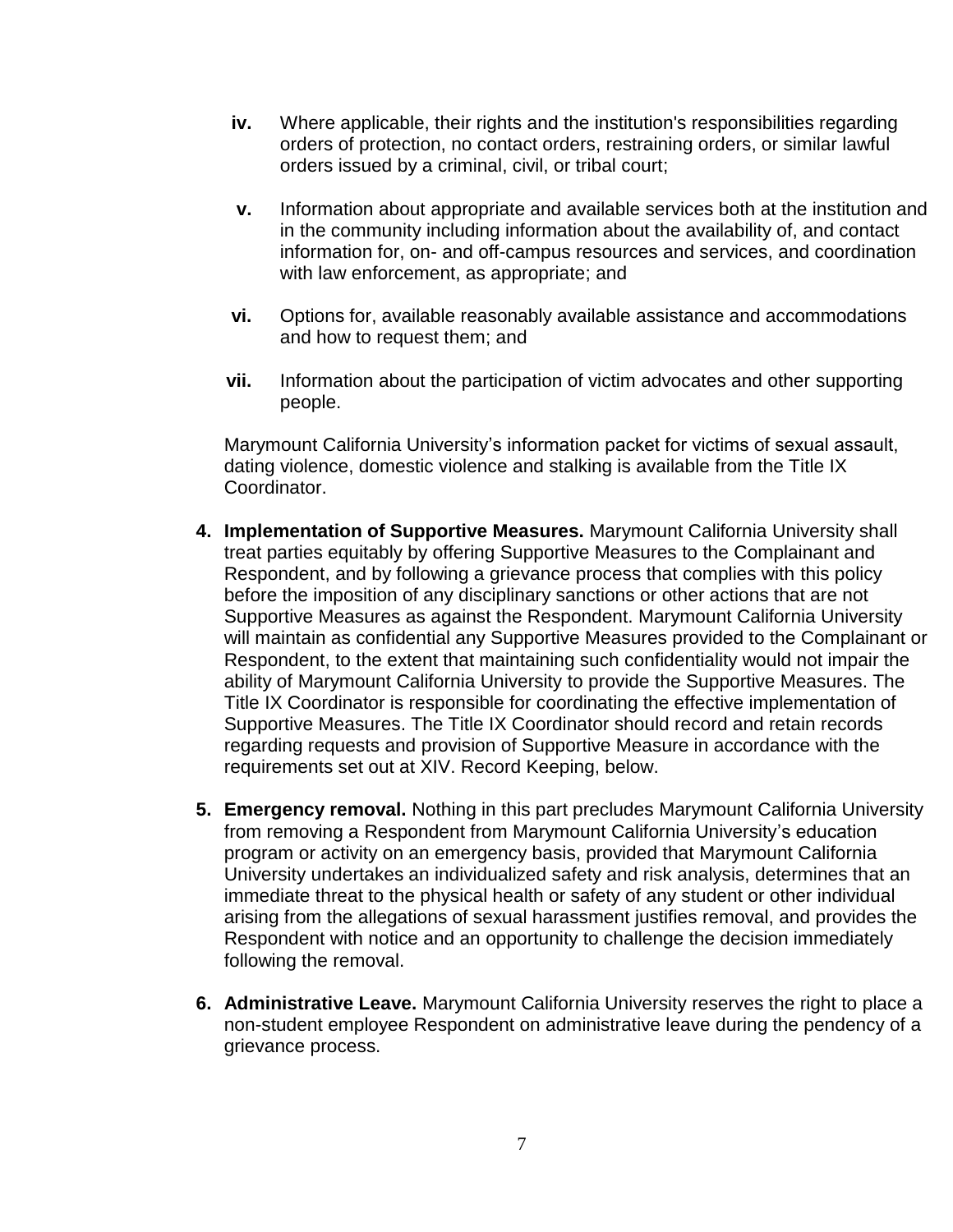**7. Amnesty for Student Code of Conduct Violations.** An individual who participates as a complainant or witness in an investigation of sexual assault, domestic violence, dating violence, or stalking will not be subject to disciplinary sanctions for a violation of Marymount California University's student conduct policy at or near the time of the incident, unless Marymount California University determines that the violation was egregious, including, but not limited to, an action that places the health or safety of any other person at risk or involves plagiarism, cheating, or academic dishonesty.

# **VII. Procedures for Resolving Complaints of Prohibited Sexual Harassment**

# **1. Informal Resolution**

Consistent with the requirements of this section, at any time prior to reaching a determination regarding responsibility Marymount California University may facilitate an informal resolution process, such as mediation, that does not involve a full investigation and adjudication, provided that Marymount California University:

- **i.** Provides to the parties a written notice disclosing:
	- **a.** The allegations,
	- **b.** The requirements of the informal resolution process including the circumstances under which it precludes the parties from resuming a Formal Complaint arising from the same allegations, provided, however, that at any time prior to agreeing to a resolution, any party has the right to withdraw from the informal resolution process and resume the grievance process with respect to the Formal Complaint, and
	- **c.** Any consequences resulting from participating in the informal resolution process, including the records that will be maintained or could be shared.
- **ii.** Obtains the parties' voluntary, written consent to the informal resolution process; and
- **iii.** Does not offer or facilitate an informal resolution process to resolve allegations that an employee sexually harassed a student.
- **iv.** Completes the informal resolution process within 60 days of receiving the Formal Complaint, unless unusual or complex circumstances exist.
- **v.** Complies with its legal obligations under Title VII and FEHA.

Marymount California University does not require as a condition of enrollment or continuing enrollment, or employment or continuing employment, or enjoyment of any other right, waiver of the right to an investigation and adjudication of Formal Complaints of sexual harassment under this policy. Marymount California University shall not require the parties to participate in an informal resolution process and will not offer an informal resolution process unless a Formal Complaint is filed.

# **2. Formal Complaint and the Grievance Process**

**i. Filing a Formal Complaint.** A Formal Complaint may be filed with the Title IX Coordinator in person, by mail, or by electronic mail, by using the contact information listed for the Title IX Coordinator above. A ''document filed by a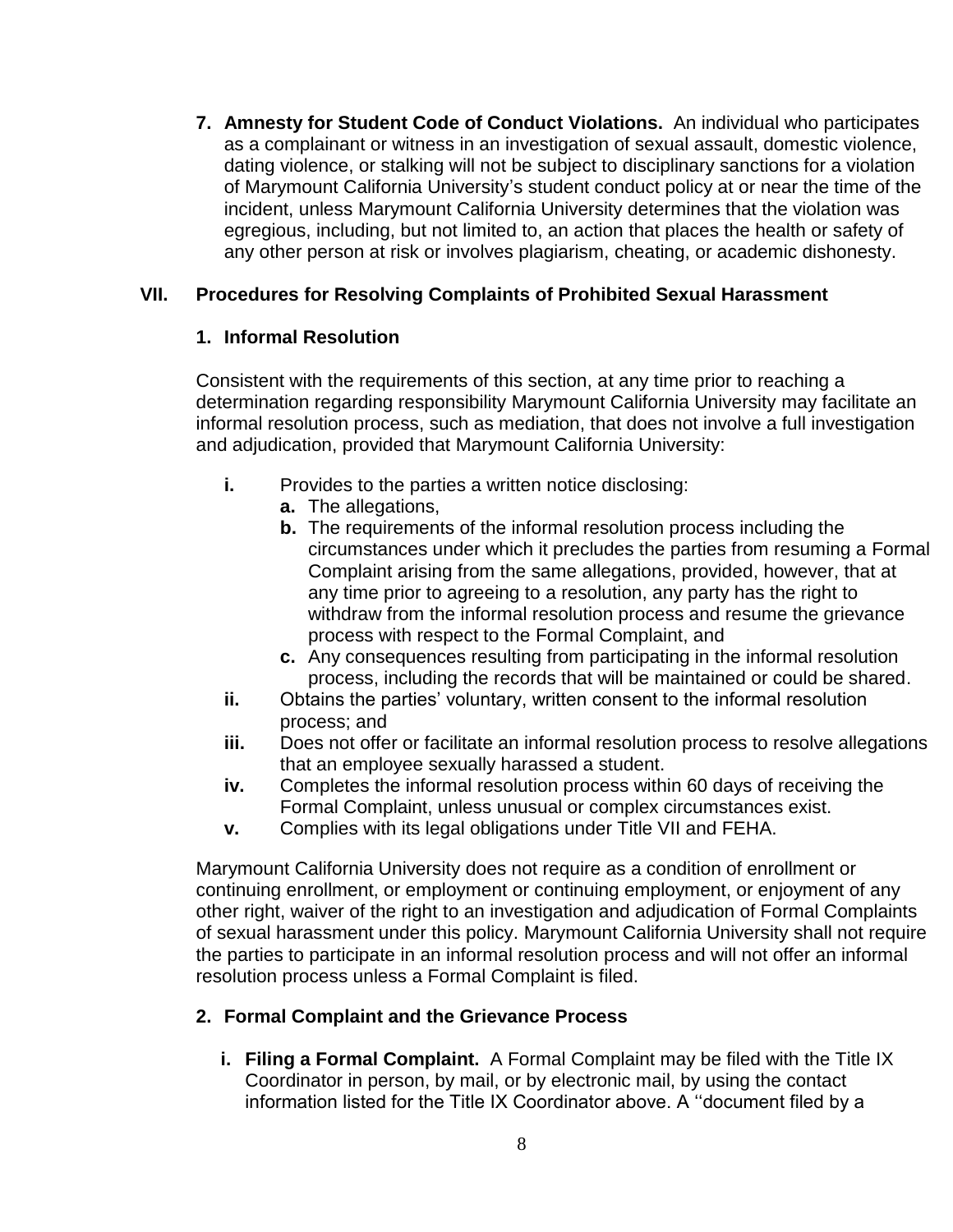Complainant'' means a document or electronic submission (such as by electronic mail or through an online portal provided for this purpose by Marymount California University) that contains the Complainant's physical or digital signature, or otherwise indicates that the Complainant is the person filing the Formal Complaint. Where the Title IX Coordinator signs a Formal Complaint, the Title IX Coordinator is not a Complainant or otherwise a party. A Formal Complaint shall trigger an investigation except as specified below. The Formal Complaint should include the date(s) of the alleged incident(s), the name of the Respondent, and should describe the circumstances of the incident(s), where known.

- **ii. Dismissal of a Formal Complaint.** Marymount California University shall investigate the allegations in a Formal Complaint, except as follows:
	- **a. Mandatory Dismissal.** Marymount California University shall dismiss the Formal Complaint if the conduct alleged in the Formal Complaint
		- **i.** would not constitute sexual harassment as defined by this policy, even if proved,
		- **ii.** did not occur in Marymount California University's education program or activity,
		- **iii.** or did not occur against a person in the United States.
		- **iv.** This dismissal does not preclude action under another policy or procedure of Marymount California University.
	- **b. Discretionary Dismissal.** Marymount California University may dismiss the Formal Complaint or any allegations therein, if at any time during the investigation or hearing:
		- **i.** A Complainant notifies the Title IX Coordinator in writing that the Complainant would like to withdraw the Formal Complaint or any allegations therein;
		- **ii.** The Respondent is no longer enrolled in or employed by Marymount California University; or
		- **iii.** Specific circumstances prevent Marymount California University from gathering evidence sufficient to reach a determination as to the Formal Complaint or allegations therein.
		- **iv.** Occurred prior to August 14, 2020, in which case, Marymount California University's Policy and Procedure for Civil Rights Equity Resolution shall be used.

Marymount California University may dismiss at Formal Complaint at any time in the process if it becomes known that one of the foregoing reasons for dismissal applies.

Upon a dismissal required or permitted under this section, Marymount California University will promptly send written notice of the dismissal and reason(s) therefor simultaneously to the parties. Marymount California University may also refer the matter to the appropriate department for resolution under other policies such as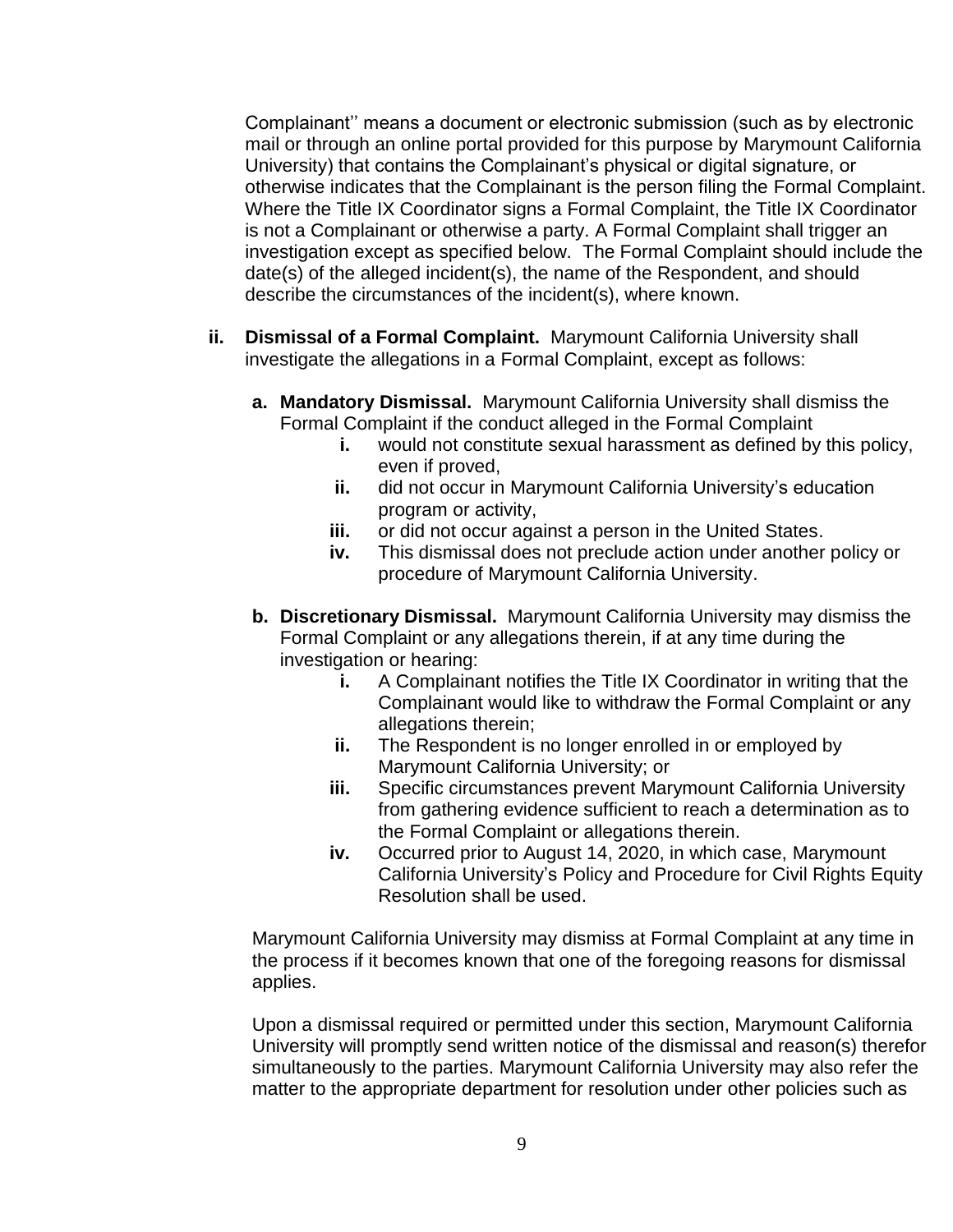the Student Code of Conduct, the MCU Policy Against Discrimination, Harassment and Retaliation for Employees, or the MCU Non-Title IX Policy on Prohibited Sexual Harassment Against Students.

**iii. Consolidation of Formal Complaints**. Marymount California University may consolidate Formal Complaints as to allegations of sexual harassment against more than one Respondent, or by more than one Complainant against one or more Respondents, or by one party against the other party, where the allegations of sexual harassment arise out of the same facts or circumstances. Where a grievance process involves more than one Complainant or more than one Respondent, references in this section to the singular ''party,'' ''Complainant,'' or ''Respondent'' include the plural, as applicable. Where multiple policies may be implicated by the same set of facts or circumstances, Marymount California University may bifurcate the proceedings in accordance with the requirements of the individual policies.

## **v. Notice of Charges**

- **a. Initial Notice of Charges.** Upon receipt of a Formal Complaint, prior to commencing the investigation, Marymount California University shall provide the following written notice to the parties who are known. This notice shall include:
	- **i.** This policy (as a link or attachment).
	- **ii.** Notice of the allegations of sexual harassment potentially constituting sexual harassment as defined in this policy, including sufficient details known at the time and with sufficient time to prepare a response before any initial interview. Sufficient details include the identities of the parties involved in the incident, if known, the conduct allegedly constituting sexual harassment under this policy, and the date and location of the alleged incident, if known.
	- **iii.** A statement that the Respondent is presumed not responsible for the alleged conduct and that a determination regarding responsibility is made at the conclusion of the grievance process.
	- **iv.** Notification to the parties that they may have an advisor of their choice, who may be, but is not required to be, an attorney.
	- **v.** Notification to the parties that they may inspect and review evidence, as set forth in this policy.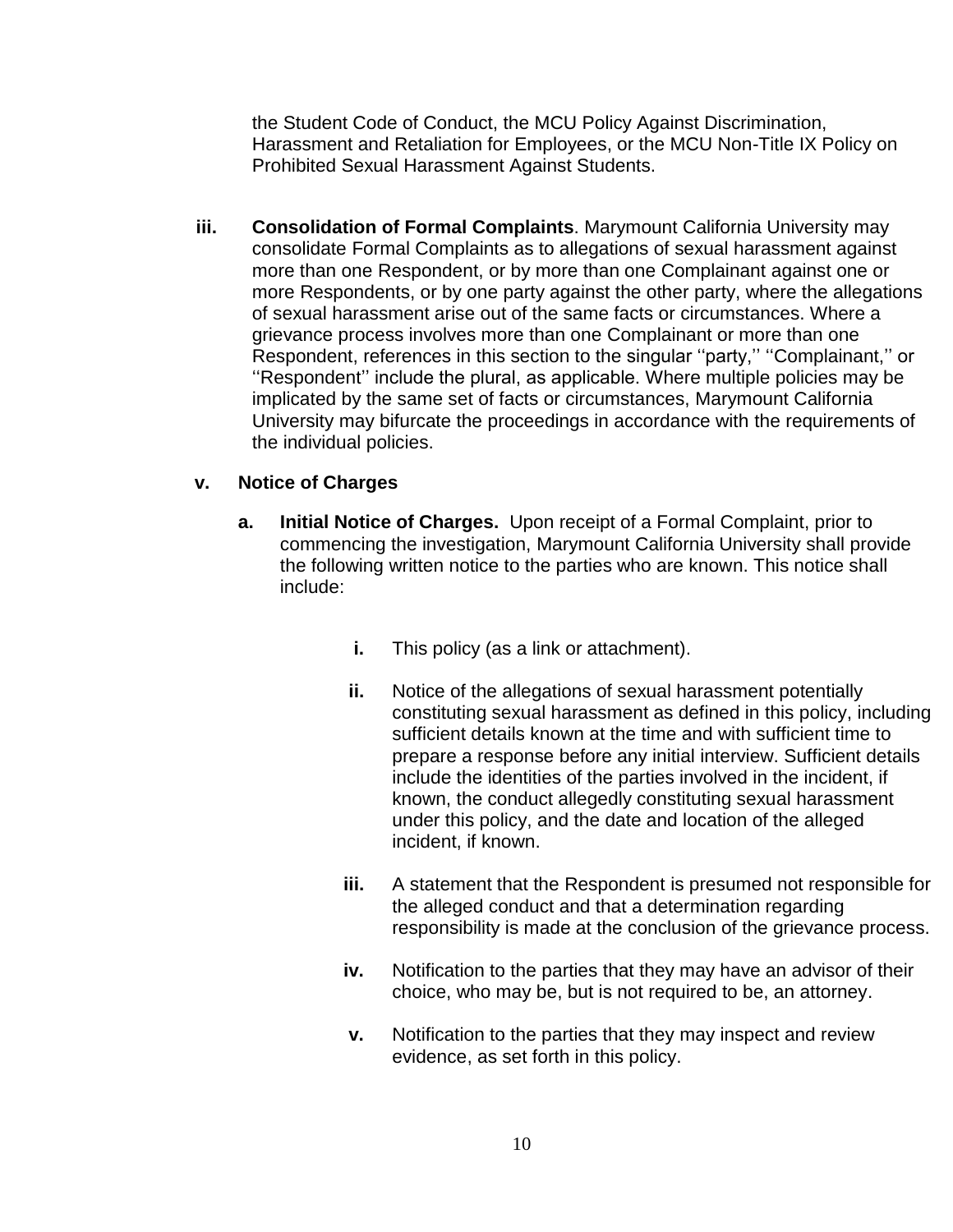- **vi.** Any provision in Marymount California University's code of conduct that prohibits knowingly making false statements or knowingly submitting false information during the grievance process.
- **vii.** Describes the standard of evidence that will be used.
- **viii.** Lists all possible sanctions the institution may impose.
- **vi. Amended Notice of Charges.** If, in the course of an investigation, Marymount California University decides to investigate allegations about the Complainant or Respondent that are not included in the initial notice of charge, Marymount California University must provide notice of the additional allegations to the parties whose identities are known.

#### **vii. Principles for the Grievance Process**

Under this grievance process, Marymount California University shall:

- **a.** Ensure that the burden of proof and the burden of gathering evidence sufficient to reach a determination regarding responsibility rest on Marymount California University and not on the parties, provided that Marymount California University cannot access, consider, disclose, or otherwise use a party's records that are made or maintained by a physician, psychiatrist, psychologist, or other recognized professional or paraprofessional acting in the professional's or paraprofessional's capacity, or assisting in that capacity, and which are made and maintained in connection with the provision of treatment to the party, unless Marymount California University obtains that party's voluntary, written consent to do so for a grievance process under this section (if a party is not an ''eligible student,'' as defined in 34 CFR 99.3, then Marymount California University must obtain the voluntary, written consent of a ''parent,'' as defined in 34 CFR 99.3).
- **b.** Provide an equal opportunity for the parties to present witnesses, including fact and expert witnesses, and other inculpatory and exculpatory evidence.
- **c.** Not restrict the ability of either party to discuss the allegations under investigation or to gather and present relevant evidence.
- **d.** Provide the parties with the same opportunities to have others present during any grievance proceeding, including the opportunity to be accompanied to any related meeting or proceeding by the advisor of their choice, who may be, but is not required to be, an attorney, and not limit the choice or presence of advisor for either the Complainant or Respondent in any meeting or grievance proceeding; however, Marymount California University may establish restrictions regarding the extent to which the advisor may participate in the proceedings, as long as the restrictions apply equally to both parties. For the purposes of this policy, the role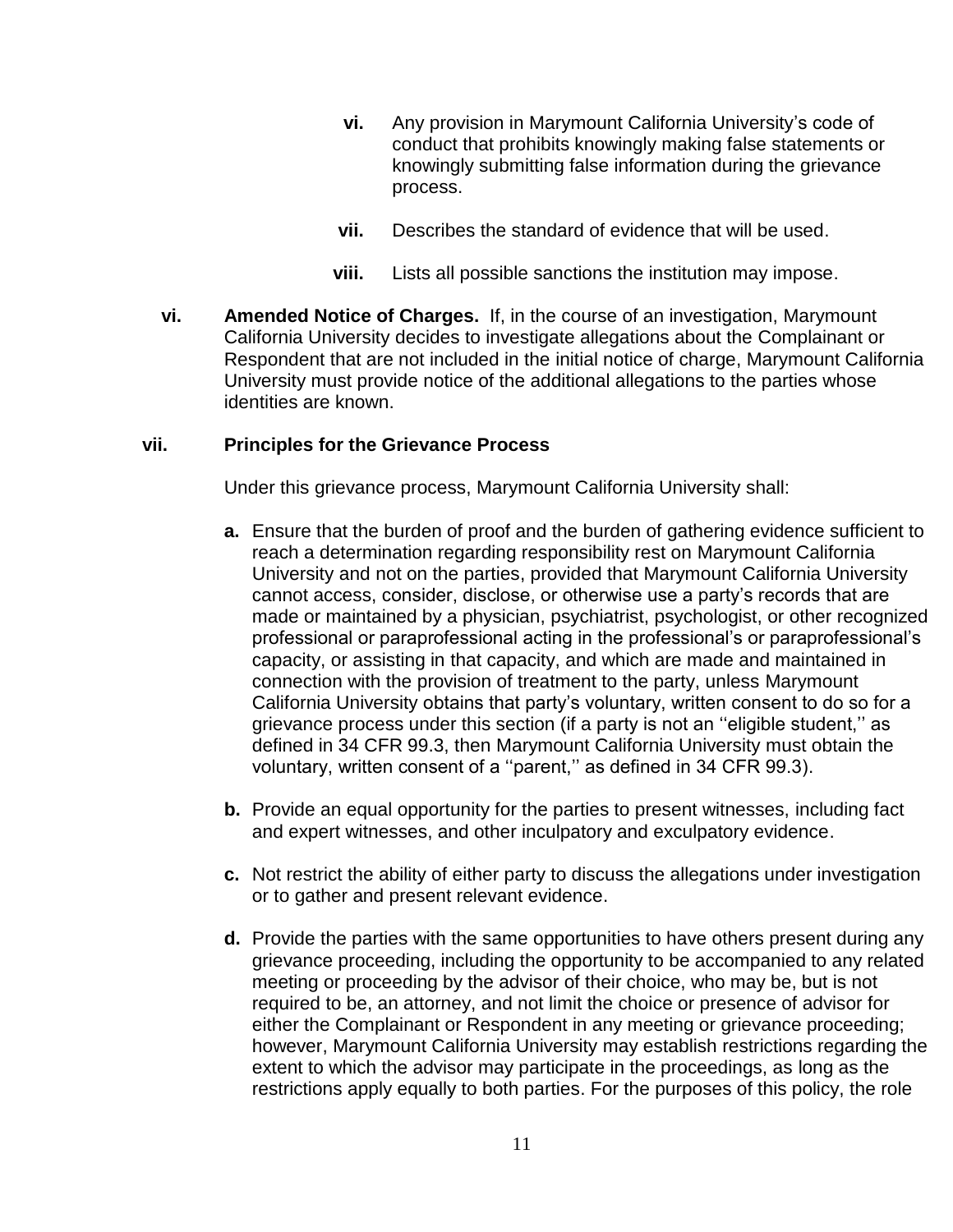of the advisor is limited to the following: the advisor may attend any interview or meeting connected with the grievance process, but may not actively participate in interviews nor provide testimony or argument on behalf of the party. The advisor may attend the live hearing and may conduct cross-examination of the other party and any witness at the hearing; otherwise, the advisor may not actively participate in the hearing.

- **e.** Allow each party to be accompanied by a support person. The support person is a silent participant who is there for emotional support of the party and cannot participate in the process. The support person cannot be a witness in the grievance process.
- **f.** Provide, to a party whose participation is invited or expected, written notice of the date, time, location, participants, and purpose of all hearings, investigative interviews, or other meetings, with sufficient time for the party to prepare to participate.
- **g.** Require an objective evaluation of all relevant evidence—including both inculpatory and exculpatory evidence— and provide that credibility determinations may not be based on a person's status as a Complainant, Respondent, or witness.
- **h.** Require that any individual designated as a Title IX Coordinator, investigator, decisionmaker, or any person to facilitate an informal resolution process, not have a conflict of interest or bias for or against complainants or respondents generally or an individual Complainant or Respondent. Marymount California University may use internal personnel or external parties in the informal resolution process or the grievance process, provided that they meet this requirement.
- **i.** Include a presumption that the Respondent is not responsible for the alleged conduct until a determination regarding responsibility is made at the conclusion of the grievance process.
- **j.** Use the following standard of evidence to determine responsibility for allegations in a Formal Complaint of sexual harassment: the preponderance of the evidence standard*.* The standard of evidence shall be the same for Formal Complaints against students as for Formal Complaints against faculty and staff.
- **k.** Not require, allow, rely upon, or otherwise use questions or evidence that constitute, or seek disclosure of, information protected under a legally recognized privilege, unless the person holding such privilege has waived the privilege.

#### **viii. Extensions of the Grievance Process**

The Title IX Coordinator may grant or deny requests from either party to temporarily delay the grievance process or may issue the limited extension of time frames for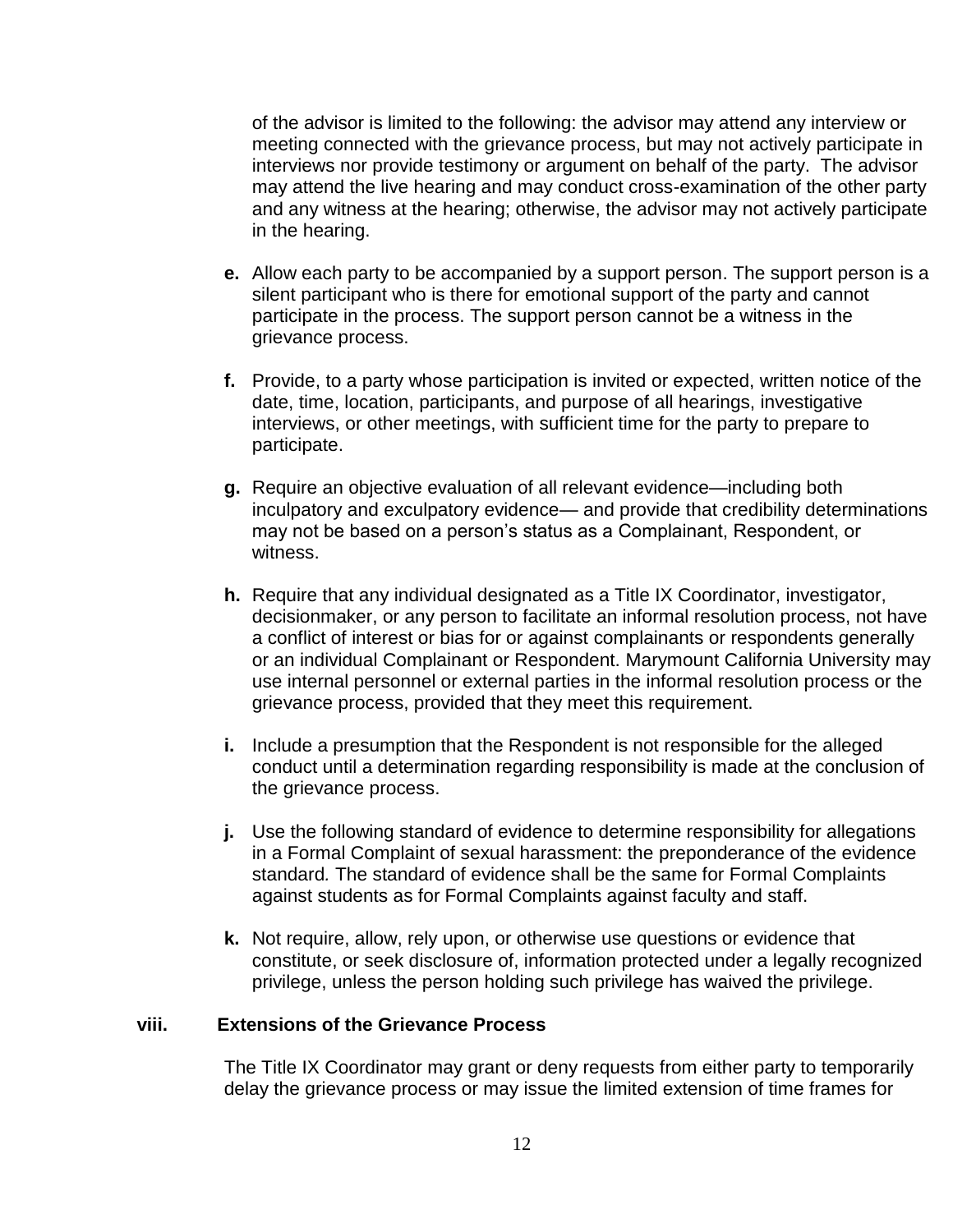good cause with written notice to the Complainant and the Respondent of the delay or extension and the reasons for the action.

Good cause may include considerations such as the absence of a party, a party's advisor, or a witness; concurrent law enforcement activity; or the need for language assistance or accommodation of disabilities.

## **ix. Investigation of Formal Complaints**

If not serving as the Investigator, the Title IX Coordinator will appoint an Investigator, who may be an employee or official of Marymount California University or may be an external investigator with appropriate experience or expertise. The parties will be provided with notice of the identity of the appointed Investigator and will be informed that any objections to the service of the appointed Investigator on grounds of conflict of interest or a lack of impartiality should be submitted in writing to the Title IX Coordinator within three days of notice of the appointment. The Title IX Coordinator will decide promptly whether the appointed Investigator will or will not continue to conduct the investigation. Any materials collected or notes prepared by the Investigator during the objection period will be turned over to any replacement Investigator. The replacement Investigator will decide whether to use such materials or not.

When investigating a Formal Complaint Marymount California University shall, within 45 days of receiving the Formal Complaint, unless unusual or complex circumstances exist:

- **a.** Engage in fact-gathering of all relevant facts. Credibility resolutions and fact-finding shall be conducted in the live hearing phase of the grievance process.
- **b.** Provide both parties an equal opportunity to inspect and review any evidence obtained as part of the investigation that is directly related to the allegations raised in a Formal Complaint, including the evidence upon which Marymount California University does not intend to rely in reaching a determination regarding responsibility and inculpatory or exculpatory evidence whether obtained from a party or other source, so that each party can meaningfully respond to the evidence prior to conclusion of the investigation.
- **c.** Prior to completion of the investigative report, send to each party and the party's advisor, if any, the evidence subject to inspection and review in an electronic format or a hard copy, and the parties must have at least 10 days to submit a written response, which the investigator will consider prior to completion of the investigative report.
- **d.** Make all such evidence subject to the parties' inspection and review available at any hearing to give each party equal opportunity to refer to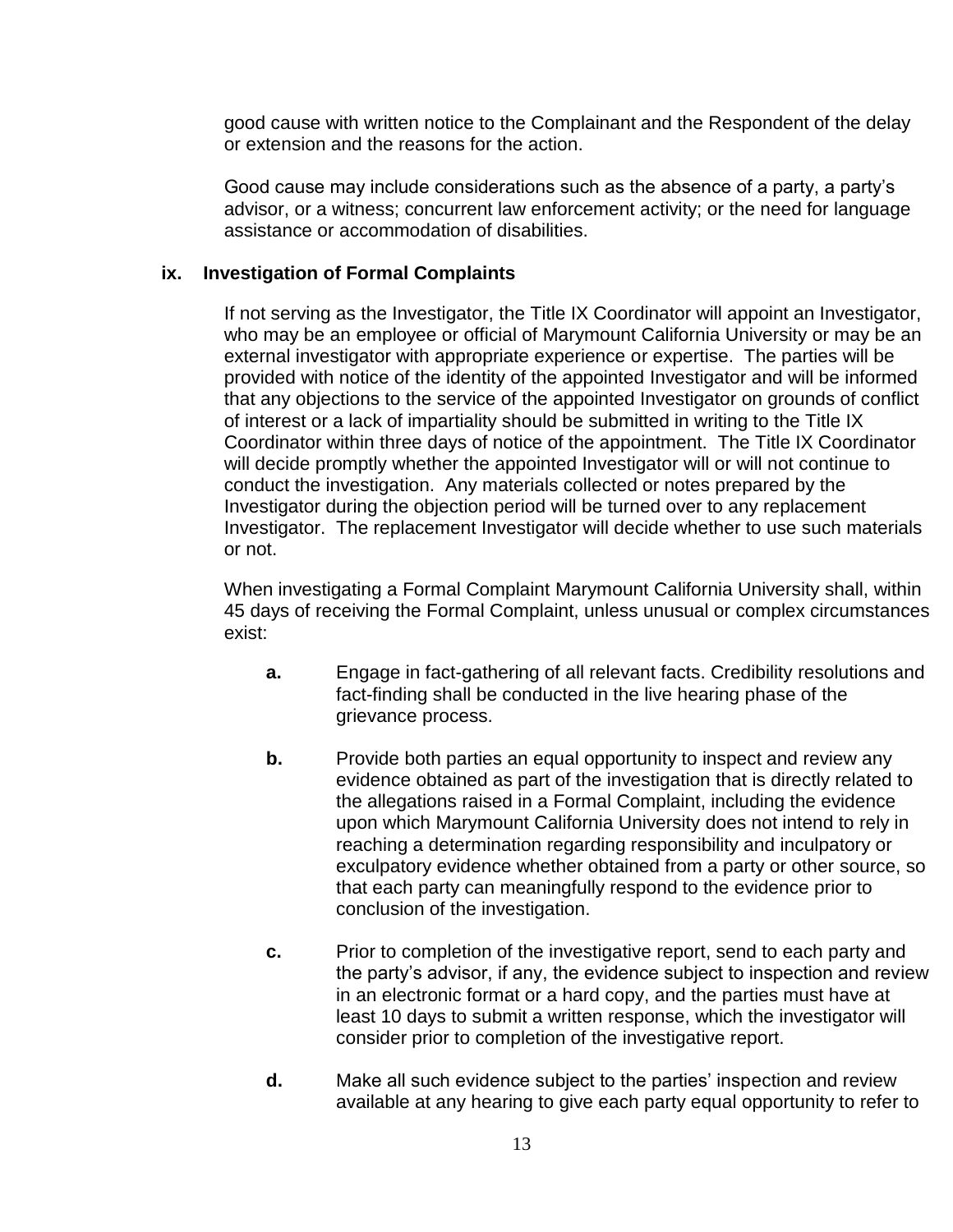such evidence during the hearing, including for purposes of crossexamination; and

**e.** Create an investigative report that fairly summarizes relevant evidence and, at least 10 days prior to a hearing or other time of determination regarding responsibility, the Title IX Coordinator shall send to each party and the party's advisor, if any, the investigative report in an electronic format or a hard copy, for their review and written response. Upon finalization of the investigative report, the Title IX Coordinator shall provide it to the decision-maker(s).

## **VIII. Live Hearings Under the Grievance Process**

## **1**. **Requirement of a Live Hearing for Fact-Finding and Determining Responsibility.**

- **i.** Following the investigation, within 30 days of sending the final investigative report to the parties, unless unusual or complex circumstances exist, Marymount California University shall conduct a live hearing in front of the decision-maker(s), which may be an individual or a Review Panel, for the purposes of determining responsibility for allegations of sexual harassment in the Formal Complaint. The decision-maker(s) cannot be the same person(s) as the Title IX Coordinator or the investigator(s). A decision-maker may include internal employees or external thirdparties contracted by Marymount California University. If using a Review Panel, the Title IX Coordinator will choose three Review Panel members from its pool to attend the hearing and make determinations. All potential Review Panel members will receive annual training as specified by this policy. The parties each may challenge the participation of any member of the Review Panel for conflict of interest or other good cause. The Title IX Coordinator will make the final decision whether to select an alternate upon a challenge from a party. If using a Review Panel, the Title IX Coordinator will appoint a member of the Review Panel to be Chair of the Review Panel.
- **ii.** The live hearing will be closed. The only individuals permitted to participate in the hearing are as follows: the Complainant and Respondent, the decision-maker(s), the advisor and support person for each party, any witnesses (only while being questioned), and any individual providing authorized accommodations or assistive services.
- **iii.** If a party does not have an advisor present at the live hearing, Marymount California University shall provide without fee or charge to that party, an advisor of Marymount California University's choice, who may be, but is not required to be, an attorney, to conduct cross examination on behalf of that party. Marymount California University is obligated to ensure each party has an advisor, either of the party's or Marymount California University's choice regardless of whether or not the party is present at the hearing. To ensure timely proceedings, a party shall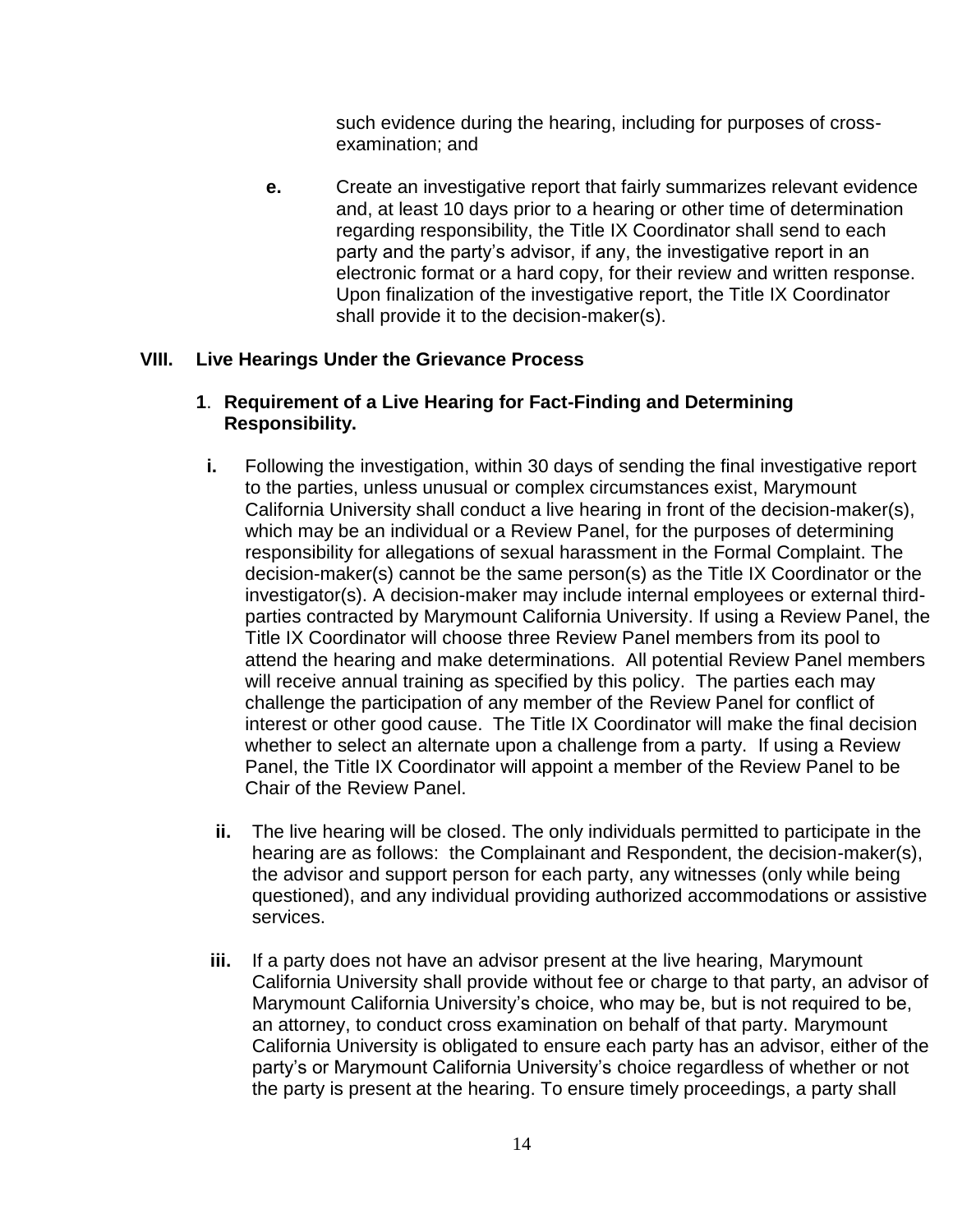alert the Title IX Coordinator as soon as practicable if the party will need an advisor. If a party's selected advisor is unavailable for a hearing date, the live hearing date may be postponed for good cause.

- **iv.** Live hearings may be conducted with all parties physically present in the same geographic location or, at Marymount California University's discretion, any or all parties, witnesses, and other participants may appear at the live hearing virtually, with technology enabling participants simultaneously to see and hear each other.
- **v.** At the request of either party, Marymount California University shall provide for the live hearing to occur with the parties located in separate rooms with technology enabling the decision-maker(s) and parties to simultaneously see and hear the party or the witness answering questions.
- **vi.** Marymount California University shall create an audio or audiovisual recording, or transcript, of any live hearing and make it available to the parties for inspection and review. Any other recording is prohibited, and violations may result in discipline.
- **vii.** The parties shall separately participate in a pre-hearing meeting with the decisionmaker/Chair of the Review Panel to go over the process and administration of the live hearing. Prior to or during this meeting, the decision-maker/Chair of the Review Panel will set the deadlines for submitting and exchanging names of witnesses, evidence, and pre-hearing questions. (The parties will also be permitted to submit questions during the live hearing.) Participation in this prehearing meeting is required in order to facilitate the efficient and fair administration of the live hearing process.

#### **2. Questioning at the Live Hearing**

- **a.** At the live hearing, the decision-maker(s) must permit each party's advisor to ask the other party and any witnesses all relevant questions and follow-up questions, including those challenging credibility.
- **b.** Only relevant cross examination and other questions may be asked of a party or witness.
- **c.** Decision-maker(s) also have the right to question a party or witness.
- **d.** Cross examination at the live hearing must be conducted directly, orally, and in real time by the party's advisor of choice and never by a party personally, notwithstanding Marymount California University's ability to otherwise restrict the extent to which advisors may participate in the proceedings.
- **e.** Before the Complainant, Respondent, or witness answers a cross-examination or other question, the Chair must first determine whether the question is relevant.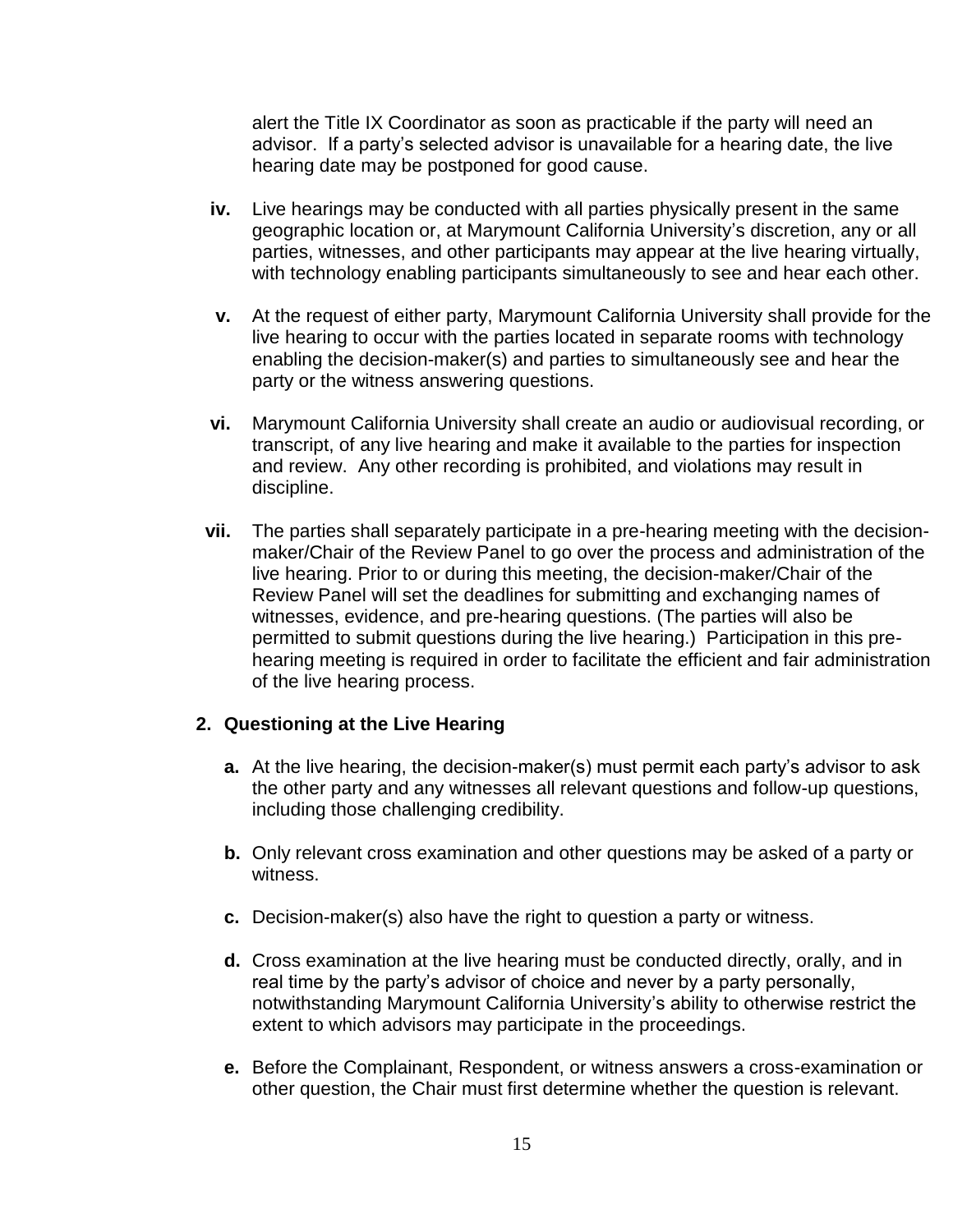The Chair must explain to the party proposing the questions any decision to exclude a question as not relevant.

**f.** Questions and evidence about the Complainant's sexual predisposition or prior sexual behavior are not relevant, unless such questions and evidence about the Complainant's prior sexual behavior are offered to prove that someone other than the respondent committed the conduct alleged by the Complainant, or if the questions and evidence concern specific incidents of the complainant's prior sexual behavior with respect to the Respondent and are offered to prove consent.

## **3**. **Use of Witness Statements**

- **i.** If a party or witness does not submit to cross examination at the live hearing, for cases involving significant disciplinary sanctions against students, the decisionmaker(s) must not rely on any statement of that party or witness that has not been subject to cross-examination when making a credibility determination but may reach a determination based on evidence that does not constitute a statement by the party.
- **ii.** The decision-maker(s) cannot draw an inference about the determination regarding responsibility based solely on a party's or witness's absence from the live hearing or refusal to answer cross examination or other questions.

## **4. Written Determination of the Decision-Maker**

- **i.** The decision-maker(s) shall issue a written determination regarding responsibility. If the decision-maker is a Review Panel, a majority of the Review Panel members must find that a policy violation occurred for a finding of responsibility and a majority of the Panel members must assent to the sanction(s) imposed, if any. To reach this determination, the decision-maker must apply the standard of evidence required by this policy. The written determination must include:
	- **a.** Identification of the allegations potentially constituting sexual harassment as defined by this policy;
	- **b.** A description of the procedural steps taken from the receipt of the Formal Complaint through the determination, including any notifications to the parties, interviews with parties and witnesses, site visits, methods used to gather other evidence, and hearings held;
	- **c.** Findings of fact supporting the determination;
	- **d.** Conclusions regarding the application of Marymount California University's policy to the facts;
	- **e.** A statement of, and rationale for, the result as to each allegation, including a determination regarding responsibility, any disciplinary sanctions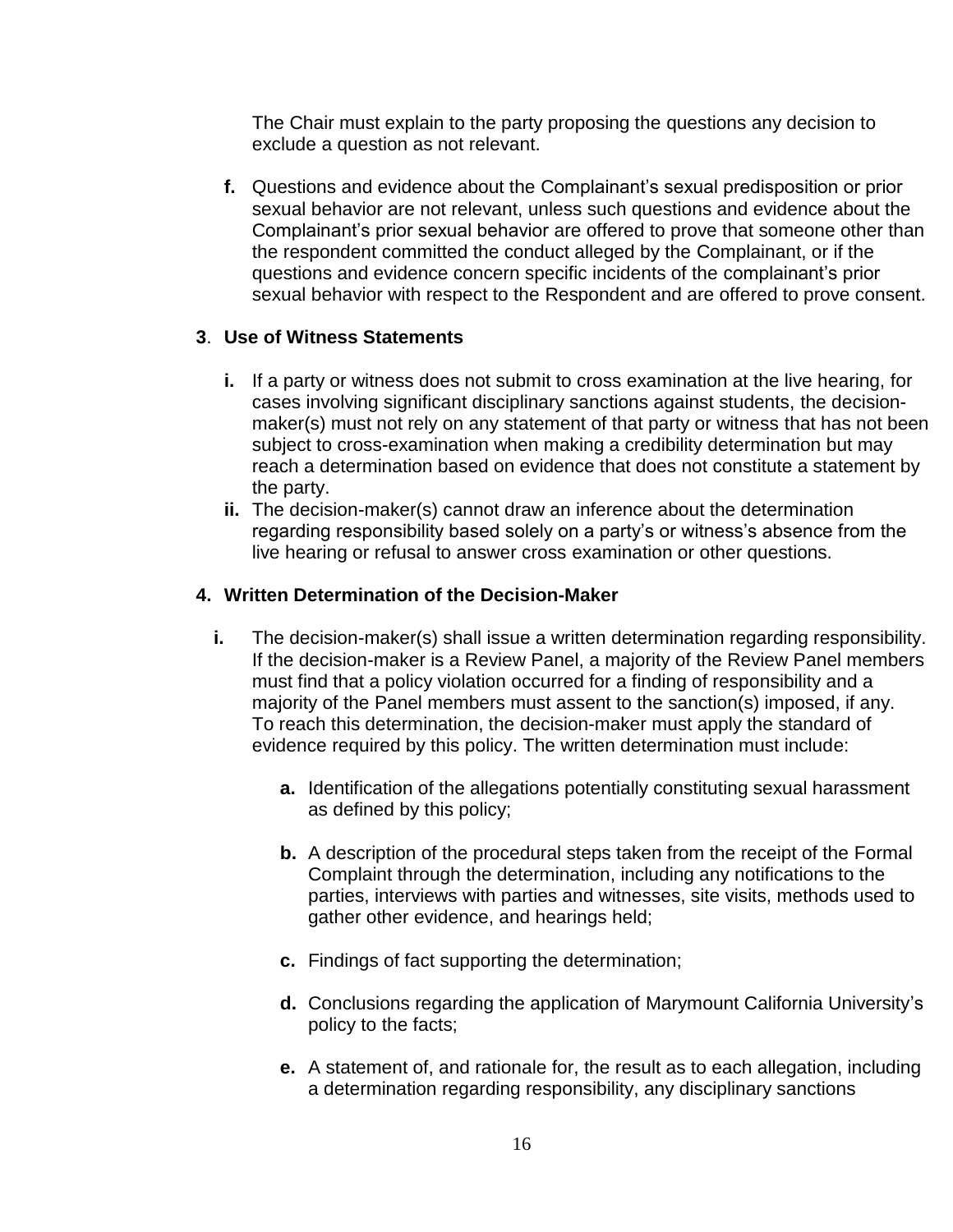imposed on the respondent, and whether remedies designed to restore or preserve equal access to Marymount California University's education program or activity will be provided to the complainant; and

- **f.** The procedures and permissible bases for the Complainant and Respondent to appeal, as set forth in this policy.
- **ii.** Marymount California University shall provide the written determination to the parties simultaneously.
- **iii.** The determination regarding responsibility becomes final either on the date that Marymount California University provides the parties with the written determination of the result of the appeal, if an appeal is filed, or if an appeal is not filed, the date on which an appeal would no longer be considered timely.

## **IX. Appeals**

## **1. Grounds**

Within 10 days of receiving the written determination, either party may appeal from a determination regarding responsibility, and from Marymount California University's dismissal of a Formal Complaint or any allegations therein, on the following grounds:

- **Ground 1:** Procedural irregularity that affected the outcome of the matter;
- **Ground 2:** New evidence that was not reasonably available at the time the determination regarding responsibility or dismissal was made, that could affect the outcome of the matter; and
- **Ground 3:** The Title IX Coordinator, investigator(s), or decision-maker(s) had a conflict of interest or bias for or against complainants or respondents generally or the individual complainant or respondent that affected the outcome of the matter.

Appeals must be sent to the Title IX Coordinator in writing.

#### **2. Response to Appeals**

As to all appeals, the Title IX Coordinator (or designee) shall:

- **i.** Notify the other party in writing immediately when an appeal is filed and implement appeal procedures equally for both parties;
- **ii.** Ensure that the decision-maker(s) for the appeal is not the same person as the decision-maker(s) that reached the determination regarding responsibility or dismissal, the investigator(s), or the Title IX Coordinator;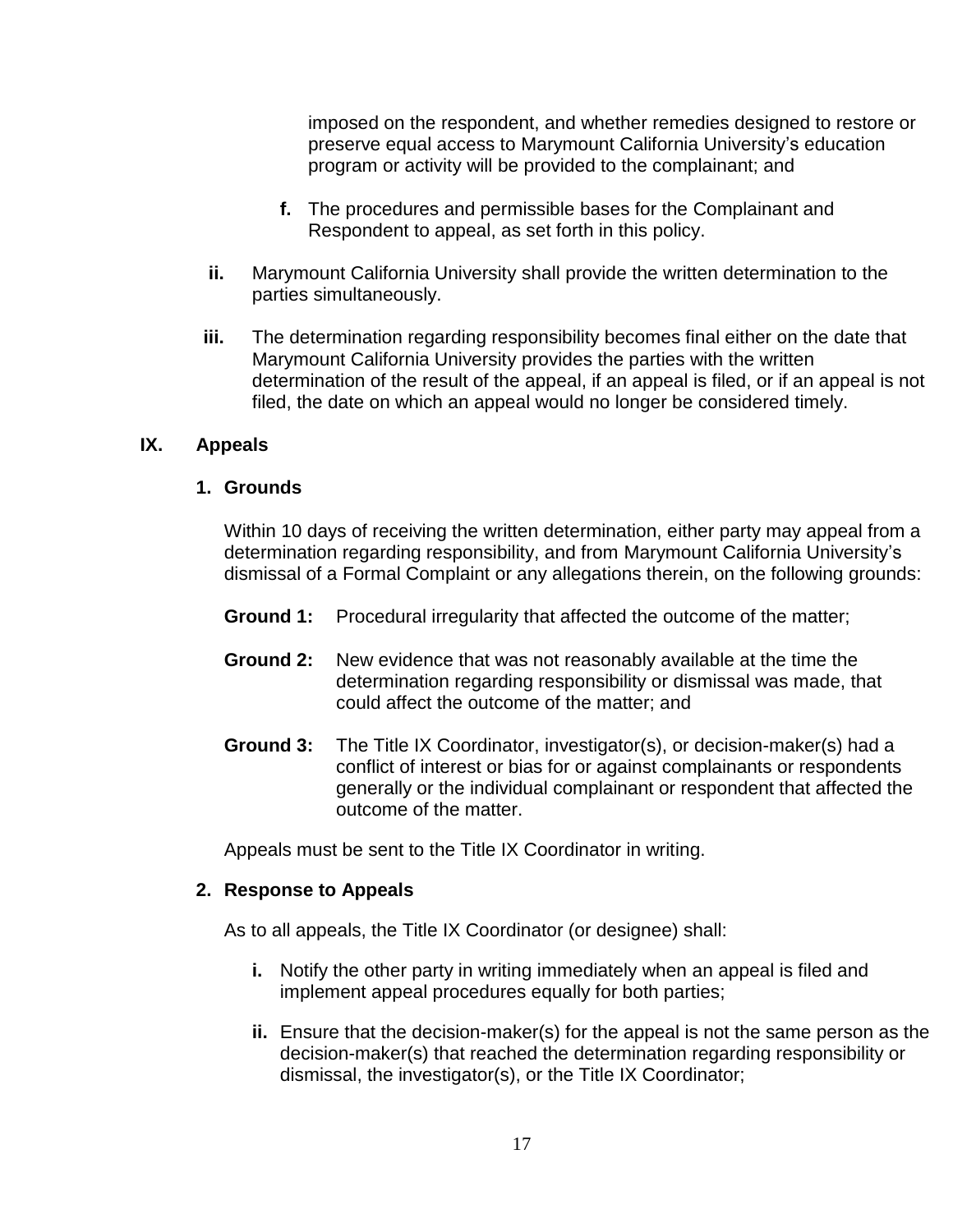- **iii**. Ensure that the decision-maker(s) for the appeal complies with the standards set forth in this policy;
- **iv.** Give the non-appealing party an opportunity to submit a written statement in response to the appeal within 10 days of receiving the appeal, which shall be transmitted within 2 business days to the Appeal decision-maker(s) and to the appealing party. The appealing party has no further right

#### **3. Decision on Appeal**

Within 20 days of receiving the appeal and the response, the Appeal decisionmaker(s) shall issue a written decision describing the result of the appeal and the rationale for the result; and provide the written decision simultaneously to both parties. The Appeal decision-maker(s) may deny the appeal or, if the appeal ground(s) has or have been met, may return the case to the initial decision-maker(s) for reconsideration, or convene a new hearing. If a case is returned to the initial decision-maker(s), the Appeal decision-maker(s) shall identify which aspects merit further review.

#### **X. Remedies and Sanctions**

Remedies must be designed to restore or preserve equal access to Marymount's education program or activity.

A student found responsible for a violation of this policy will be subject to sanction(s) regardless of whether legal proceedings involving the same incident are underway or anticipated. The following are possible sanctions that may be imposed upon students singly or in combination: warning, referral to counseling, community service, probation, suspension, expulsion, restitution, withholding diploma, revocation of degree, other sanctions deemed appropriate, and notation in the students' official file of the fact of the violation and the sanction.

An employee found responsible for a violation of this policy will be subject to sanction(s) regardless of whether legal proceedings involving the same incident are underway or anticipated. Possible sanctions include verbal or written warning, performance management process, required counseling, required training, probation, loss of annual pay increase, demotion, suspension with pay, suspension without pay, termination, any other sanction as deemed appropriate.

The Title IX Coordinator is responsible for effective implementation of any remedies.

## **XI. Retaliation Prohibited**

No one may intimidate, threaten, coerce, or discriminate against any individual for the purpose of interfering with any right established by this policy or because the individual has made a report or complaint, testified, assisted, or participated or refused to participate in any manner in an investigation, proceeding, or hearing under this policy.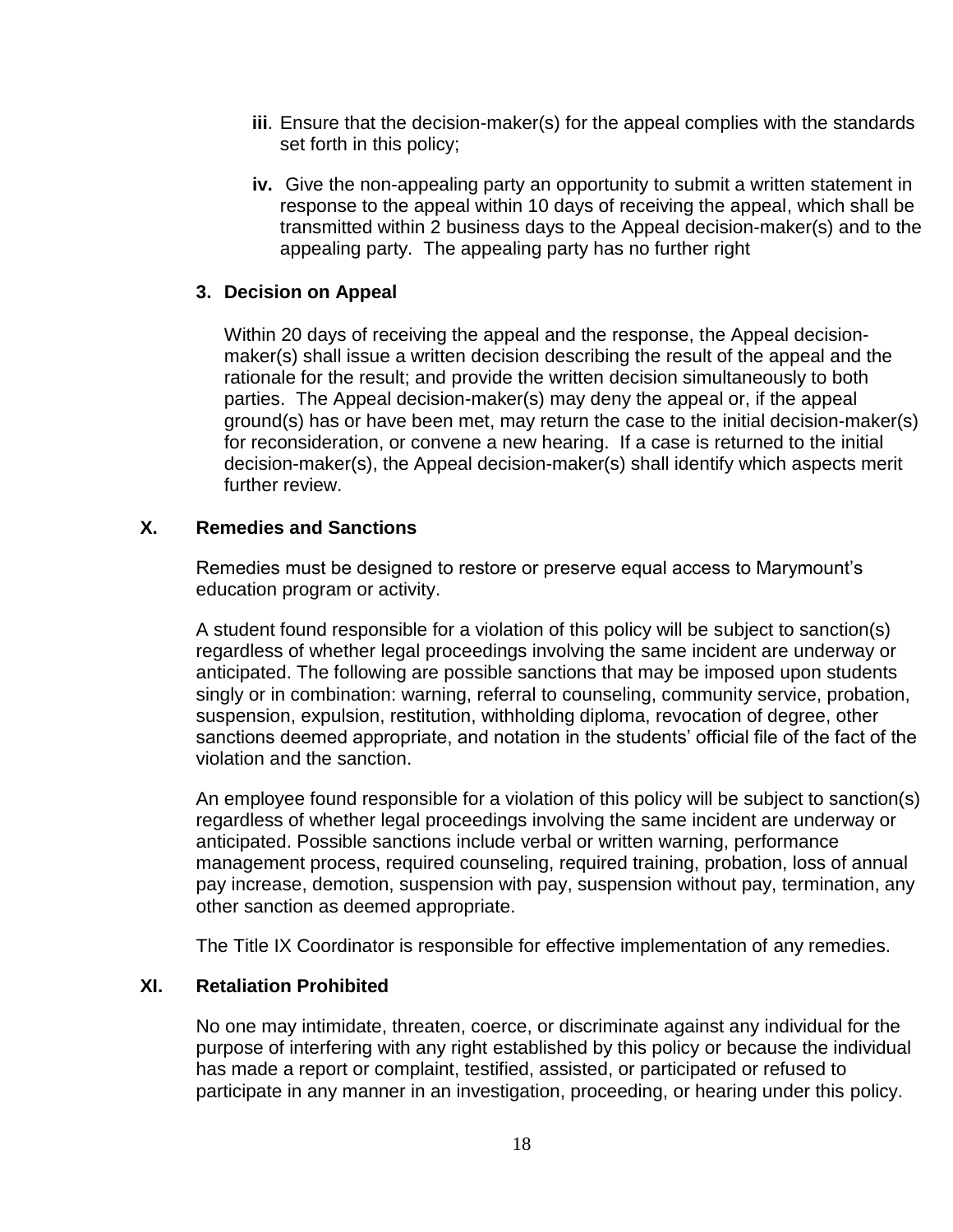Intimidation, threats, coercion, or discrimination, including charges against an individual for code of conduct violations that do not involve sex discrimination or sexual harassment, but arise out of the same facts or circumstances as a report or complaint of sex discrimination, or a report or Formal Complaint of sexual harassment, for the purpose of interfering with any right under this Policy constitutes retaliation.

The exercise of rights protected under the First Amendment does not constitute retaliation prohibited under this section.

Complaints alleging retaliation may be filed according to the grievance procedures for sex discrimination. Employees may refer to the Marymount California University Policy Against Discrimination, Harassment and Retaliation for Employees. Students may refer to the Student Code of Conduct.

Charging an individual with a code of conduct violation for making a materially false statement in bad faith in the course of a grievance proceeding under this policy does not constitute retaliation prohibited under of this section, provided, however, that a determination regarding responsibility, alone, is not sufficient to conclude that any party made a materially false statement in bad faith.

#### **XII. Confidentiality**

Consistent with the requirements of this policy, Marymount California University shall keep confidential the identity of any individual who has made a report or complaint of sex discrimination, including any individual who has made a report or filed a Formal Complaint of sexual harassment, any complainant, any individual who has been reported to be the perpetrator of sex discrimination, any respondent, and any witness, except as may be permitted by the FERPA statute, 20 U.S.C. 1232g, or FERPA regulations, 34 CFR part 99, or as required by law, or to carry out the purposes of 34 CFR part 106, including the conduct of any investigation, hearing, or judicial proceeding arising thereunder. This means that Marymount California University will protect the party's privacy consistent with this Policy but may disclose information to those who have a legitimate need to know and in order to process complaints under this policy.

Confidentiality is not absolute, however. Where criminal conduct has occurred, or where the health and/or safety of others in the community may be in danger, it may be necessary for Marymount California University to take appropriate steps to protect the safety of its students and employees, including the person who has reported the misconduct.

Student Wellness Center staff members working at or on behalf of Marymount California University are Confidential Resources. In most cases, Confidential Resources at Marymount California University will not share the substance of any such communications or that such communications occurred without consent. Individuals who wish to talk about issues related to sexual harassment or sexual misconduct confidentially, with the understanding that Marymount California University will not take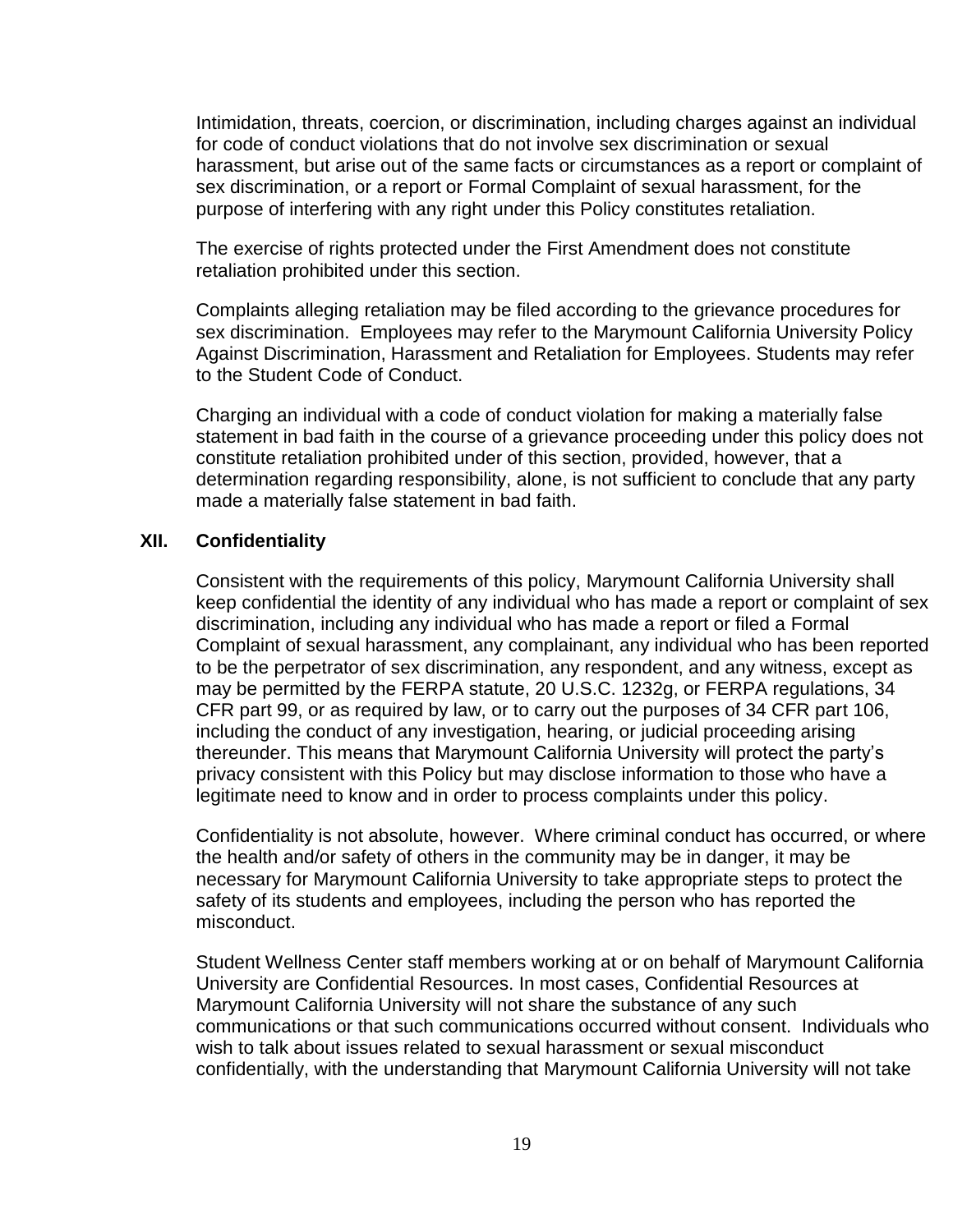any action based on such confidential communications, are encouraged to contact one of these Confidential Resources.

Confidential resources may, however, have an obligation to disclose otherwise-privileged information where they perceive an immediate and/or serious threat to a person and/or property. This is a limited exception to the privileged nature of communications with Confidential Resources. Reports or records maintained by Marymount California University (including counseling records), and other confidential, non-privileged records may, however, be subject to a subpoena if civil or criminal charges are filed in court.

In accordance with the Jeanne Clery Disclosure of Campus Security Policy and Campus Crime Statistics Act, Confidential Resources will not report Clery crimes they learn about through confidential communications for purposes of Marymount California University's compilation of campus crime statistics. In addition, when appropriate and legally permissible, Marymount California University shall conduct record-keeping on reports of dating violence, domestic violence, stalking and sexual assault, such as that collected for legally required disclosures, that excludes personally-identifiable information of any complainants.

Under California law, any health practitioner employed in a health facility, clinic, physician's office, or local or state public health department or clinic is required to make a report to local law enforcement if he or she provides medical services for a physical condition to a person who he or she knows or reasonably suspects is suffering from: (1) a wound or physical injury inflicted by a firearm; or (2) any wound or other physical injury where the injury is the result of assaultive or abusive conduct (including Sexual Assault, and Dating and Domestic Violence). This requirement does not apply to sexual assault and domestic violence counselors and advocates.

#### **XIII. Required Trainings**

The Title IX Coordinator, investigators, decision-makers, and any person who facilitates an informal resolution process (whether internal or external( shall receive training on the definition of sexual harassment under this policy, the scope of Marymount California University's education program or activity, how to conduct an investigation and grievance process including hearings, appeals, and informal resolution processes, as applicable, and how to serve impartially, including by avoiding prejudgment of the facts at issue, conflicts of interest, and bias. These individuals shall receive annual training on the issues related to domestic violence, dating violence, sexual assault, and stalking and how to conduct an investigation and hearing process that protects the safety of victims and promotes accountability.

Decision-makers shall receive training on any technology to be used at a live hearing and on issues of relevance of questions and evidence, including when questions and evidence about the Complainant's sexual predisposition or prior sexual behavior are not relevant.